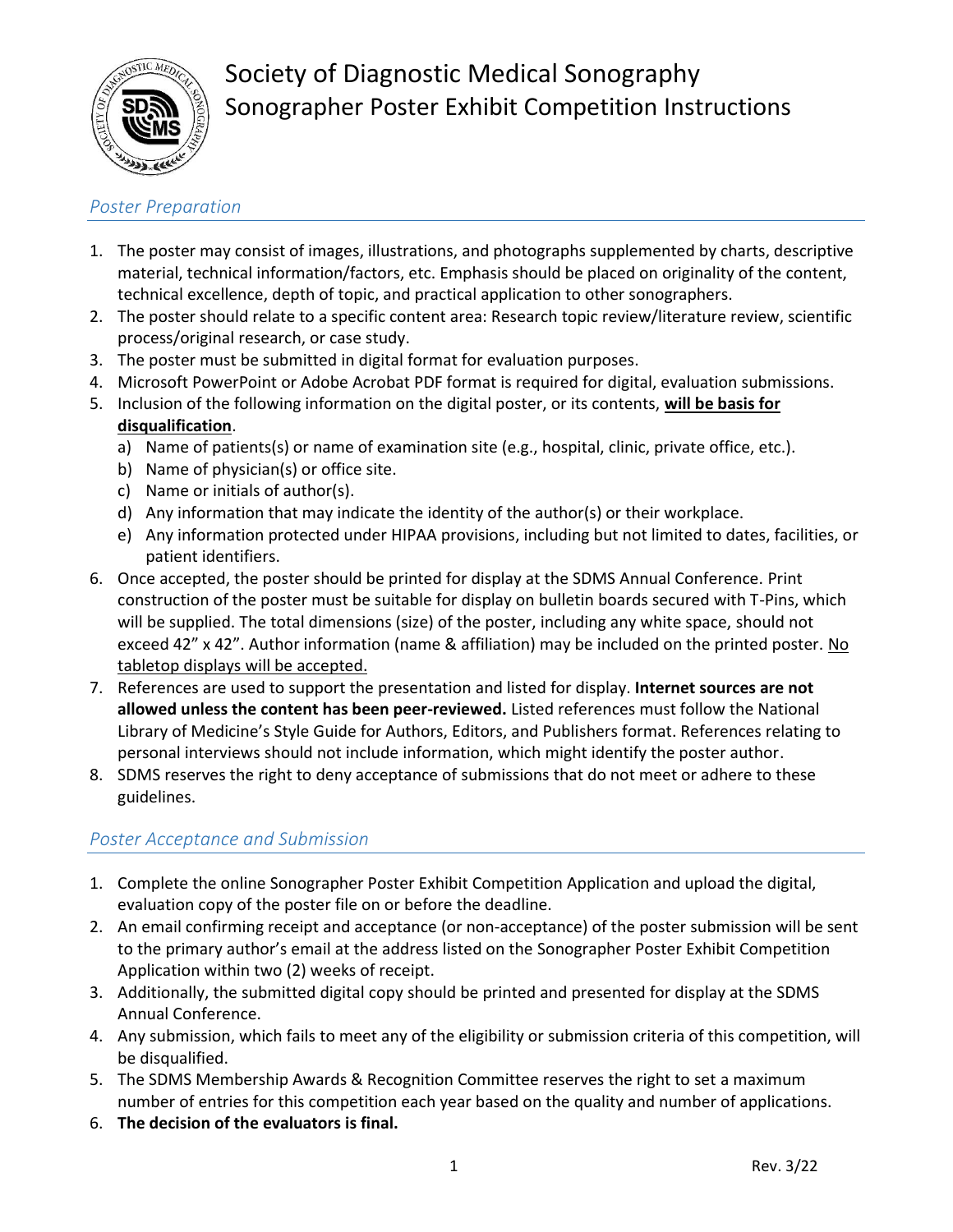

Society of Diagnostic Medical Sonography Sonographer Poster Exhibit Competition Instructions

#### *Evaluation Criteria*

- 1. Content Area:
	- a) Research Topic Review / Literature Review
		- i. The topic of the review is well-defined.
		- ii. Presented ideas are cohesive and goal-directed toward the topic.
		- iii. Logical conclusions are drawn based on the presented evidence.
	- b) Scientific Process or Original Research
		- i. A clear hypothesis stated.
		- ii. The poster follows the correct scientific methodology.
		- iii. Logical conclusions are drawn based on the presented evidence.
	- c) Case Study
		- i. The topic of the case study is well defined.
		- ii. The content conveys an in-depth clinical significance, differential diagnosis, and a strong correlation with other imaging modalities.
		- iii. Logical conclusions are drawn based on the presented evidence.
- 2. All Submissions:
	- a) Title:
		- o The title is clear and concise, and clearly conveys the significance of the poster topic.
	- b) Format and Appearance:
		- o The poster demonstrates excellent visual impact.
	- c) Mechanics:
		- o The poster presents exceptional use of mechanics and is free of spelling and grammatical errors.
	- d) Illustrations, Images and Graphics:
		- o All images, illustrations, and graphics are of excellent quality and are relevant to the poster topic. Any legends are clear and concise.
	- e) References:
		- $\circ$  References follow the National Library of Medicine's Style Guide for Authors, Editors, and Publishers. Only original source materials are allowed. Internet sources are not allowed unless their content has been peer-reviewed.
	- f) Originality and Innovation:
		- $\circ$  The information is presented in a creative manner and displays an interesting approach for discussion. The topic exhibits innovation.
	- g) Depth of Topic:
		- $\circ$  The topic is sufficiently covered in the presented materials and informative. The poster topic gives purpose for sonographers and conveys a goal-oriented outcome.
	- h) Relevance to the Profession:
		- $\circ$  The poster clearly articulates a relevance to the sonography profession and is likely to improve sonography practices.